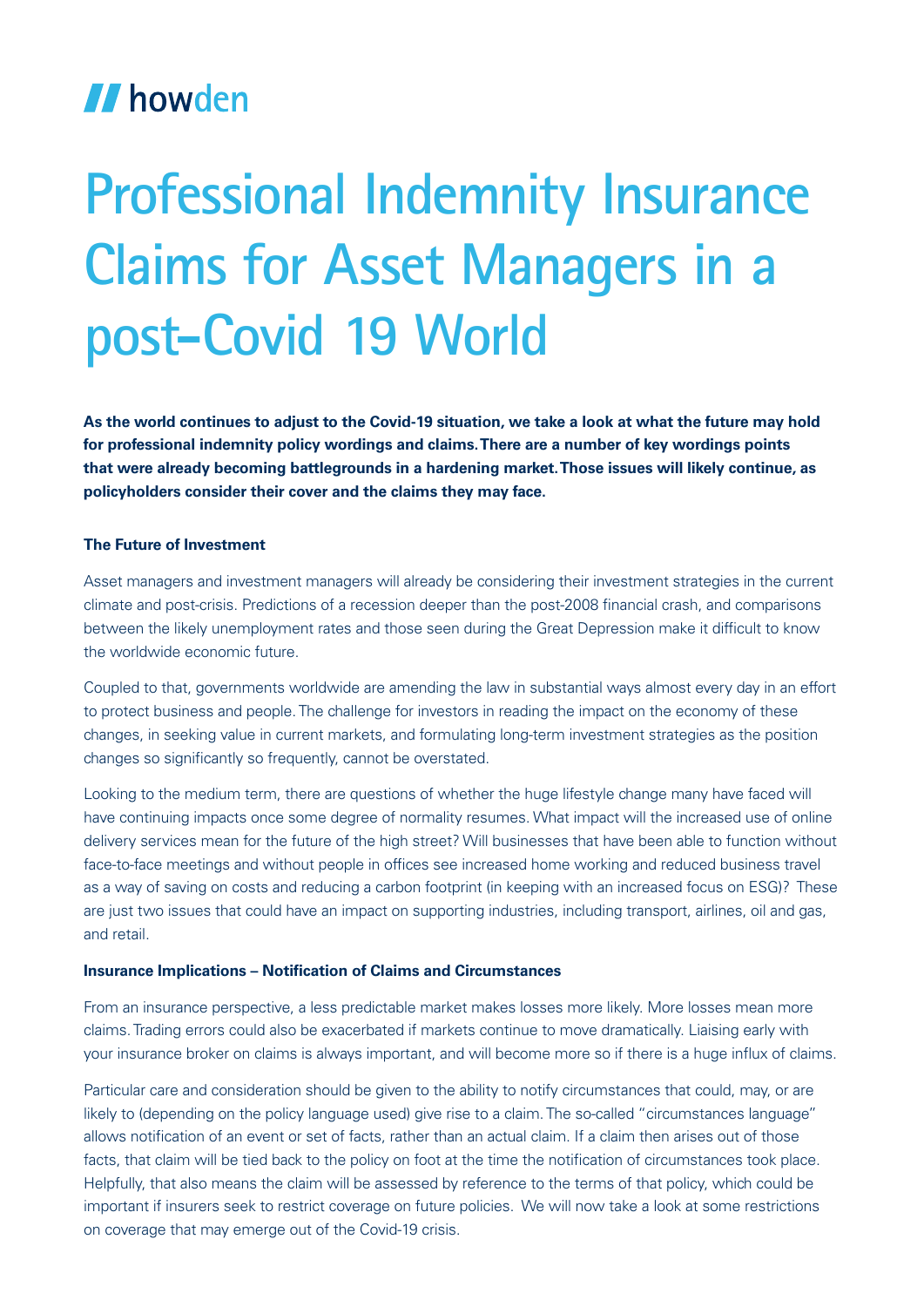#### **Insurance Implications – Future Coverage Restrictions?**

Renewal of an insurance policy is, of course, an annual event. The insurance market will see its own share of upheaval resulting from Covid-19. As a result, it will be important for you (and your broker) to keep a watchful eye on restrictions insurers may seek to impose as Professional Indemnity policies come up for renewal. Here, we list five points to keep in mind as renewals proceed:

- 1. The most obvious term that might be added to a policy is a **Covid-19 Exclusion**. It may seem that claims arising from investment decisions (for example) should not be caught by such an exclusion. However, a broad exclusion can allow an insurer to argue that a loss is in some way "indirectly connected" to Covid-19. The drafting of the clause, and ensuring it is narrowed appropriately and tested against possible scenarios is, therefore, crucial. Not all exclusions are created equal.
- 2. Similarly, an **Insolvency Exclusion** may not be a cause for concern per se. However, there is a key distinction between an exclusion that deals with the insolvency of the insured, and an exclusion that references insolvency generally. The latter could catch claims that relate to the insolvency of entities into which investments have been made. Any Insolvency Exclusion should be considered carefully.
- 3. A third exclusion that could see a resurgence is the **Corporate Business Policy/Practice Exclusion**. This excludes claims if they are found to relate to a board decision to endorse a particular practice that causes loss to clients. Whilst it is intended to operate in respect of matters where a policyholder is deliberately seeking to act to the detriment of clients, the wrong wording can allow for an argument that, for example, an unsuccessful investment strategy is caught. At the very least, the exclusion has been used by insurers to justify asking questions about corporate/board policy, and to delay payment of claims.
- 4. Finally on exclusions, we have already seen examples of insurers seeking to use **Market Fluctuation** exclusions, to remove from cover claims that stem from abnormal movements in markets. As ever, quite how an exclusion might operate will be determined by the words used and the precise factual scenario, although clearly they have the potential to take out many claims if drafted and interpreted broadly. Questions of what is "abnormal" (on one view, the current conditions are entirely normal within the context of a worldwide economic lockdown), and whether a claim is sufficiently connected to the fluctuation, are ripe for argument.
- 5. The **Mitigation Cover** is the focus of the resolution of any trade error, and is also one of the first areas insurers look to restrict when the insurance market becomes more difficult. Sub-limits, a requirement to prove a claim would have been brought and covered (as opposed to could have been brought), and an absolute requirement for insurer consent before a trade can be undone, can all make the cover more difficult to access in a timely manner when it is needed.
- 6. The discussion points with insurers on the scope of **Investigation Cover** include whether the entity will be covered in respect of investigations, and the point at which the cover will be triggered. Whilst regulators have made some positive noises about latitude during the crisis, new working arrangements make compliance more difficult, and regulatory investigations could follow. The cover for investigations, therefore, could be key and is something that is already on the list of insurers to review carefully.

Even if a claim is, ultimately, covered, an ill thought through exclusion can make the claims process more difficult. In the meantime, there may be commercial imperatives to settle with an ongoing client, and a reluctance to incur legal costs fighting a disputed claim. Ensuring the policy wording is fit for purpose from the outset, and that the scope of any exclusions or other wording restrictions is clear, remain an essential part of a smooth claims process.